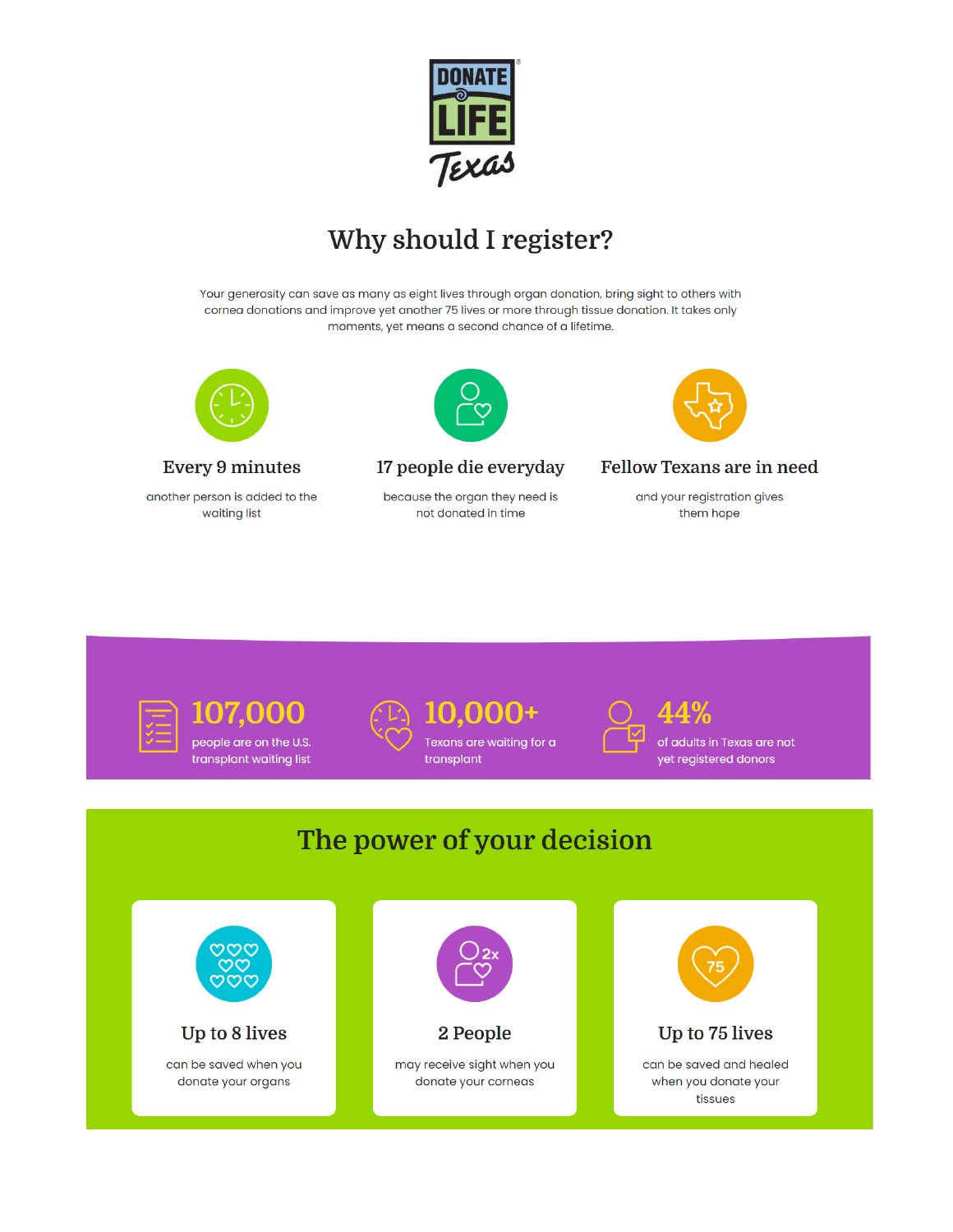#### **FREQUENTLY ASKED QUESTIONS**

#### **Who can register as a donor?**

Texans of any age can register to be a donor. Teens ages 15 – 17 can register to be a donor beginning when they apply for their learner's permit or first driver's license. Children under the age of 18 do not need parent permission to register, but a parent or guardian will need to affirm their decision if they have the opportunity to be a donor.

Once you're 18 years of age or older, your registration is legal authorization for donation to occur and your decision cannot be changed by another person. All Texans can register to be a donor, regardless of health conditions or background,

#### **What does it mean to register as a donor?**

Registering to be a donor means you agree to donate your organs, eyes and tissues to help others in need after your death. It is a legal authorization for donation and if you are over the age of 18, your lifetime decision to be a donor cannot be overturned by another person. This ensures your decision will be honored.

#### **Will registering to be a donor impact my medical care?**

Absolutely not. Saving a person's life is always the top priority for doctors, nurses, paramedics and emergency personnel, period. When you need medical care, every effort is made to save your life and no consideration is given to your donor registration status. It's only after lifesaving efforts have been exhausted that donation becomes an option.

#### **Can I register as a donor if I'm not in perfect health?**

Absolutely! Anyone can register to be a donor, regardless of health conditions or background. Medical suitability is determined at the time of donation.

#### **Does donation impact funeral plans?**

Funeral arrangements of your choice are possible, including an open casket funeral or viewing. The donor's body is respected throughout the process and carefully prepared so that donation itself does not interfere with funeral plans.

#### **Are there any costs to me or my family if I'm a donor?**

No. All costs associated with organ, eye and tissue donation are covered by the recovery organization once death is declared and authorization for donation has been provided. Please note that the donor's funeral costs remain the responsibility of the family.

#### **Does my religion support donation?**

All major religions support donation as a charitable and compassionate act that saves and enhances lives, or as a personal choice. We encourage you to talk with your spiritual leader or faith community if you're still looking for guidance.

#### **Can the rich or famous get priority access to donated organs?**

No. Organs are matched based strictly on medical criteria and United Network for Organ Sharing (UNOS) policies to ensure equity. The goal is to reduce deaths on the transplant waiting list and match organs with the patient who is the sickest and best matches medically to the donor. Geography may be a factor because organs need to be transplanted as soon as possible following recovery, but celebrity or economic status is not.

#### **How is Donate Life Texas funded?**